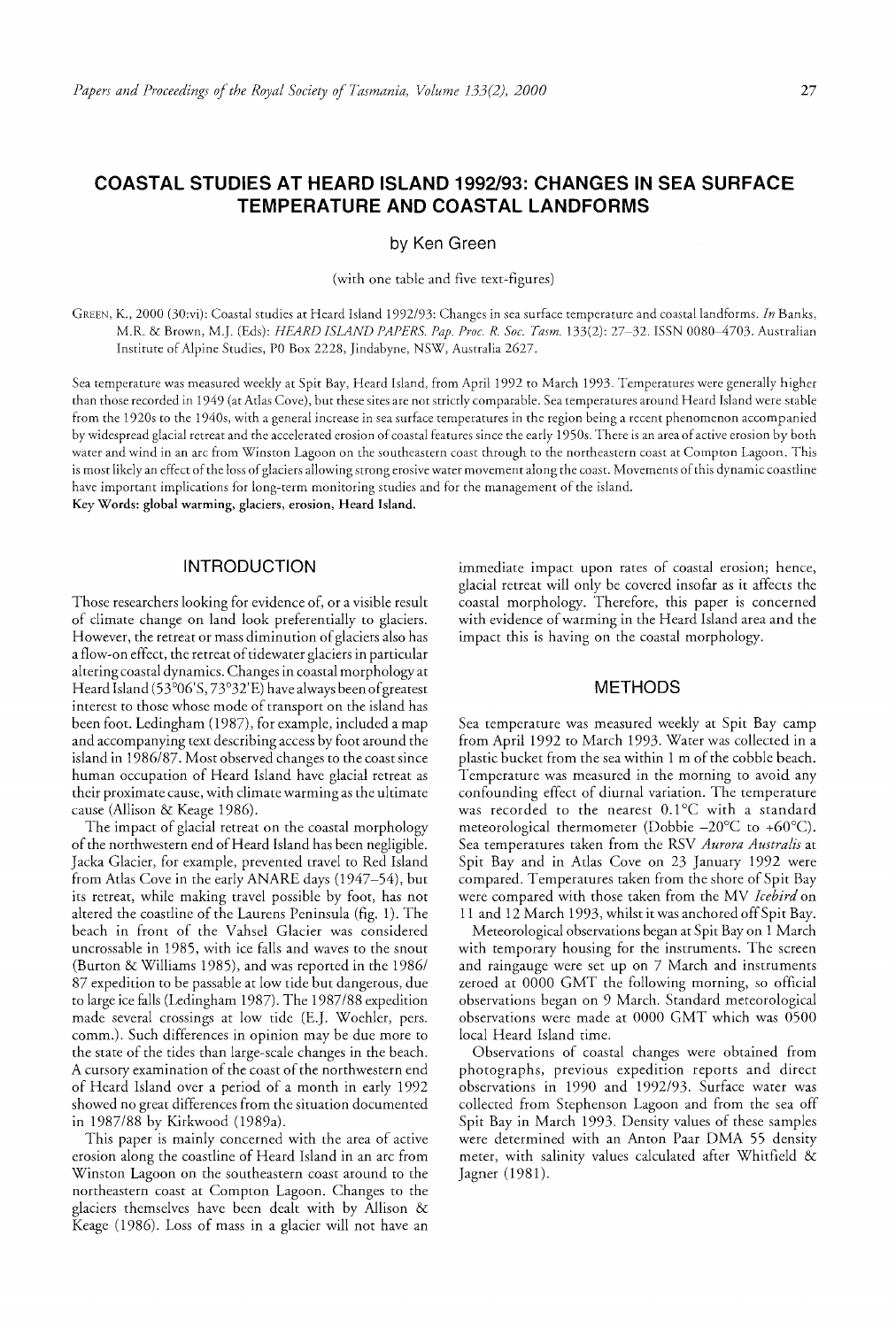

*FIG.1* - *Heard Island, showing places referred to in the text.* 

# RESULTS AND DISCUSSION

# Sea Surface Temperature

The Spit Bay site was not strictly comparable to that used by Ealey & Chittleborough (1956) in 1949 (their station II), which was about 400 m offshore over 9 m of water in the comparative calm of Atlas Cove. Temperatures recorded at Spit Bay in 1992/93 were similar to those given for Antarctic surface waters at the Antarctic Convergence in summer and winter respectively (Deacon 1933). By contrast, Ealey & Chitdeborough (1956) found that air temperatures lowered the water temperature in 1949, with the effect being greater closer to shore. The relationship with conditions on shore, which are dependent upon the surrounding Antarctic water mass (Allison & Keage 1986), and how this relationship, in turn, affects the temperature of nearshore waters is difficult to unravel. However, the 3 .4°C recorded from the shore of Spit Bay on 8 March 1993 was similar to the 3.2°-3.4°C recorded from the MV *Icebird* off Spit Bay on 11 and 12 March 1993. Sea temperature at Spit Bay dropped by about 2°C from April to late June 1992 and then fluctuated around  $1^{\circ}$ C throughout the winter (reaching a low of  $0.4^{\circ}$ C on 19 October 1992) before rising from late November (fig. 2). Surface water temperatures recorded in Atlas Cove were generally lower in 1949 and fell to below zero, with sea ice recorded on two occasions (Ealey & Chittleborough 1956). The photograph in Ealey & Chittleborough (1956) showed that the ice was not just a skin on the water but quite robust pancake ice. Minimum temperatures at Adas Cove in 1949 for 8/9 July and 2/3 August (the days before and during ice formation) were  $-8.9^{\circ}/-8.9^{\circ}$ C and  $-10.6^{\circ}/-$ 

7.8°C respectively (Bureau of Meteorology 1953). Both the average maximum and the average minimum air temperatures over the period covered by Ealey & Chittleborough (1956) were lower than at Spit Bay in 1992/93. Air temperatures at Spit Bay in 1992 fell to a minimum of  $-7.2$ °C, with Stephenson Lagoon freezing to a depth of at least 0.5 m through the winter. However, unlike the waters of Atlas Cove in 1949, the calm saline waters of Compton Lagoon did not freeze in winter 1992. Temperatures recorded from the RSV *Aurora Australis* on 23 January 1992 were similar at Spit Bay at 1100 h (2.6°C) and at Atlas Cove at 1230 h  $(3.0\textdegree C)$ . These factors together would indicate that, although the two sites are not strictly comparable, the higher sea temperatures recorded in 1992 compared with those in 1949 may well be indicative of a general warming of the



*FIG.* 2 - *Sea surfoce temperature recorded at Spit Bay Camp in* 1992/93 *and at Atlas Cove in 1949/50.*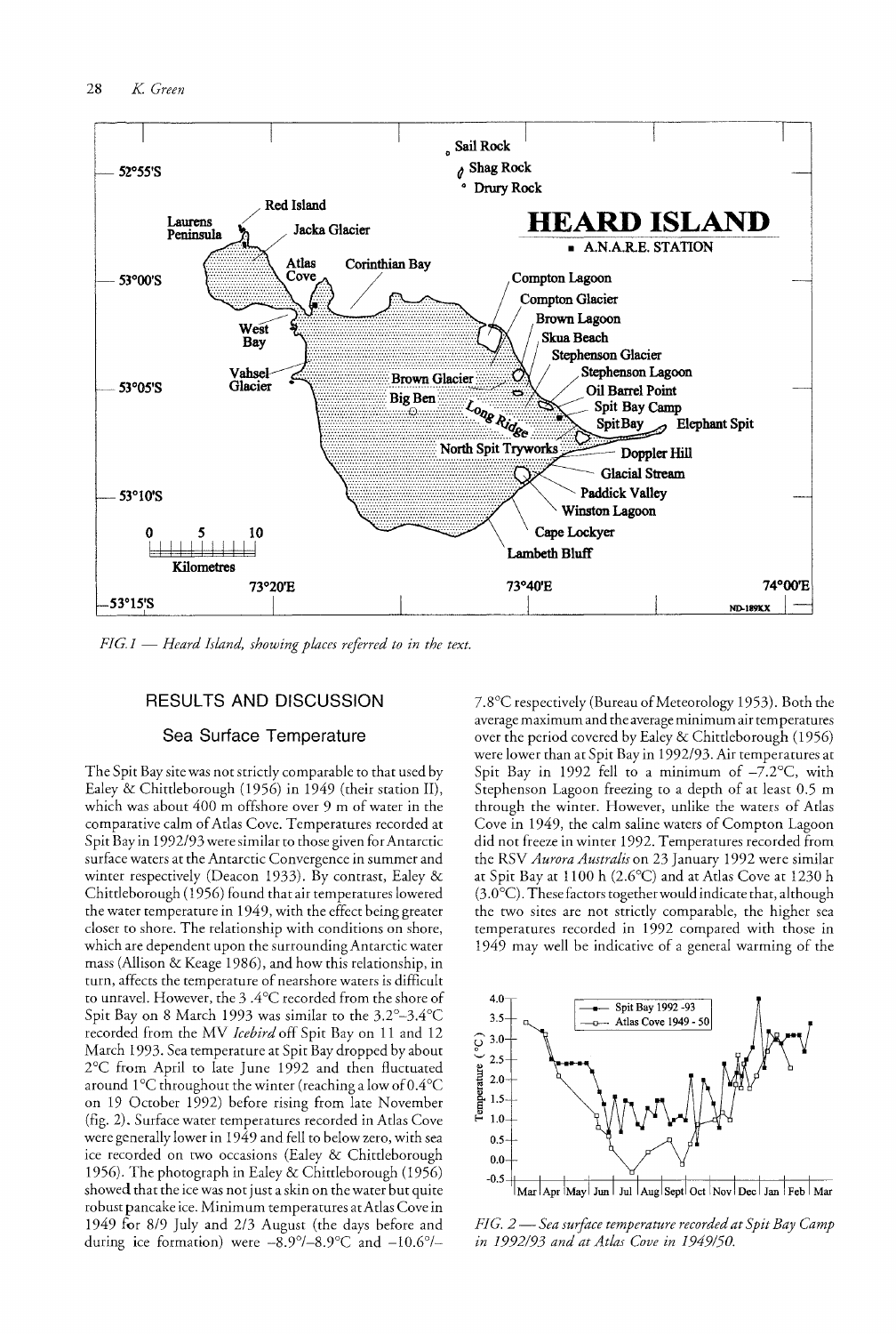l'ABLE 1 Monthly summary of meteorological data for Atlas Cove 1949-54 and Spit Bay 1992-93

| Month              | Mean<br>maximum<br>1992/93 | Mean<br>maximum<br>1949/50 | Range of<br>mean<br>maxima<br>1949–54 | Mean<br>minimum<br>1992/93 | Mean<br>minimum<br>1949/50 | Range of<br>mean<br>minima<br>1949–54 | Lowest<br>minimum<br>1992/93 | Lowest<br>minimum<br>1949-50 |
|--------------------|----------------------------|----------------------------|---------------------------------------|----------------------------|----------------------------|---------------------------------------|------------------------------|------------------------------|
| Jan and Feb*       | 5.2                        |                            |                                       | 1.3                        |                            |                                       | $-0.5$                       |                              |
| March              | 6.5                        | 5.3                        | 3.7 to 5.8                            | 0.8                        | 1.2                        | $0.6 \text{ to } 2.0$                 | $-1.5$                       | $-1.9$                       |
| April              | 7.0                        | 4.9                        | 2.9 to 5.4                            | 1.3                        | 0.6                        | $0.6 \text{ to } 1.3$                 | $-0.5$                       | $-3.3$                       |
| May                | 4.3                        | 3.1                        | $2.6 \text{ to } 4.4$                 | $-0.4$                     | $-0.8$                     | $-0.8$ to 0.9                         | $-2.8$                       | $-5.5$                       |
| June               | 4.4                        | 0.7                        | $0.6 \text{ to } 2.7$                 | $-1.6$                     | $-3.8$                     | $-3.8$ to $-0.3$                      | $-4.5$                       | $-8.5$                       |
| July               | 2.0                        | $-0.5$                     | $-0.5$ to 2.6                         | $-2.3$                     | $-4.8$                     | $-4.8$ to $-0.8$                      | $-5.5$                       | $-9.1$                       |
| August             | 2.0                        | 0.4                        | $0.4$ to 2.7                          | $-2.7$                     | $-3.8$                     | $-3.8$ to $-1.0$                      | $-6.5$                       | $-10.6$                      |
| September          | 4.9                        | 0.1                        | $0.1$ to $1.8$                        | $-2.5$                     | $-4.6$                     | $-4.6$ to $-2.3$                      | $-7.2$                       | $-8.8$                       |
| October            | 4.0                        | 1.2                        | $0.9 \text{ to } 2.2$                 | $-2.4$                     | $-2.5$                     | $-2.5$ to $-1.1$                      | $-6.0$                       | $-7.3$                       |
| November           | 6.8                        | 1.4                        | $1.4 \text{ to } 3.3$                 | $-0.1$                     | $-1.7$                     | $-1.7$ to 0.0                         | $-2.8$                       | $-3.5$                       |
| December           | 6.7(5.1)                   | 3.6                        | 3.6 to 4.4                            | 1.1(1.4)                   | 0.3                        | $0.3 \text{ to } 0.9$                 | $-0.8$                       | $-1.8$                       |
| January            | 6.6                        | 5.0                        | 4.7 to 5.5                            | 1.3                        | 1.2                        | $1.1$ to $1.9$                        | $-0.5$                       | 0.1                          |
| February           | 9.8                        | 4.7                        | $4.6 \text{ to } 6.0$                 | 1.7                        | 1.3                        | 1.3 to $2.4$                          | $-1.5$                       | $-0.8$                       |
| March <sup>†</sup> | 6.9                        |                            |                                       | 0.6                        |                            |                                       | 0.3                          |                              |
| March to Feb       | 5.4                        |                            |                                       | $-0.5$                     |                            |                                       | $-7.2$                       |                              |

\* 23 days only at Atlas Cove

<sup>†</sup> Records taken for the first ten days of March 1993.

surface waters around Heard Island. The possibility that the temperature rise is due to volcanic activity is not borne out by the rise in temperature and retreat of glaciers at Iles Kerguelen, despite the lack of volcanic activity there (Allison & Keage 1986), and an explanation must be sought elsewhere.

The five-year mean zonally averaged data of Paltridge & Woodruff (1981) showed sea surface temperatures in the Heard Island region roughly constant from 1880 to the late 1920s but then increasing steadily to 1977. Temperatures recorded at Atlas Cove in November 1949 (1.0°-1.2°C) did not differ much from the 0.9° to 1.2°C taken in Corinthian Bay in November 1929 (Howard & Sverdrup 1940). There were no obvious changes in the glaciers between the 1874 *Challenger* expedition and the 1929 BANZAR expedition, with only minor recession to 1955 (Budd & Stephenson 1970). These data suggest that what temperature rises there have been have mainly occurred since the 1950s. The accompanying glacial recession (in horizontal extent and/or depth), occurring between 1947 and 1980, mainly took place since 1970, in response to an increase in atmospheric temperatures since the mid 1960s (Allison & Keage 1986). The significance and uniformity of trends of higher temperature in the South Polar and Southern Ocean regions is increasing as more data are collected Qacka & Budd 1991), and so the effects of this warming might be expected to be observed at Heard Island for some time.

## Meteorological Observations

A full summary of meteorological data collected by the 1992 wintering ANARE expedition is included in the expedition report (Green 1993a). Here, I concentrate on comparisons with the conditions during the sea surface temperature study of Ealey & Chittleborough (1956) (table 1). The mean maximum temperature of 5.4°C for the months for which data are complete (March 1992 to February 1993)

was 1.6°C higher than for 1949, but the mean minimum  $(-0.5^{\circ}C)$  was close to the average for the six-year period (1949–54). The lowest minimum ( $-7.2$ °C) was also close to the average of the lowest minima at Atlas Cove for the sixyear period (1949-54). The highest maximum, however, the  $21.6^{\circ}$ C recorded in April 1993, was well above the highest for any year in the 1949-54 period, and on nine days spread across four months (April, June, September and February) the maximum recorded was higher than for the six-year period (1949-54). These temperatures all occurred on days when fohn winds blew and would have inflated the average maxima but, because temperatures were only taken once a day, unlike at Atlas Cove (where permanent observers took three-hourly recordings), average temperature figures cannot be obtained from our data. The lack of average temperature data, however, is compensated for by other studies. Jacka *et al.* (1984), for example, examined surface temperature data for islands in the Southern Ocean and reported a general warming over the past 40 years. Additionally, using data collected by an Automatic Weather Station at Atlas Cove (April 1980 to February 1983), Allison & Keage (1986) estimated a temperature increase at Heard Island similar to the 1.5°C recorded at lles Kerguelen after 1964. The rate of warming at Heard Island is consistent with that expected from predictions of global warming due to the enhanced greenhouse effect (Jacka & Budd 1991).

# Changes in Coastal Morphology 1987/88 to 1992/93

# Lagoons in winter

There are four major pro-glacial lakes at the eastern end of Heard Island which can form a barrier to coastal movement on foot in summer but, except for Compton Lagoon, provided a rapid means of transport in winter 1992. Winston Lagoon had ice that would support a skier up to 100-200 m from the shore (fig. 3). Although the extent of the ice did not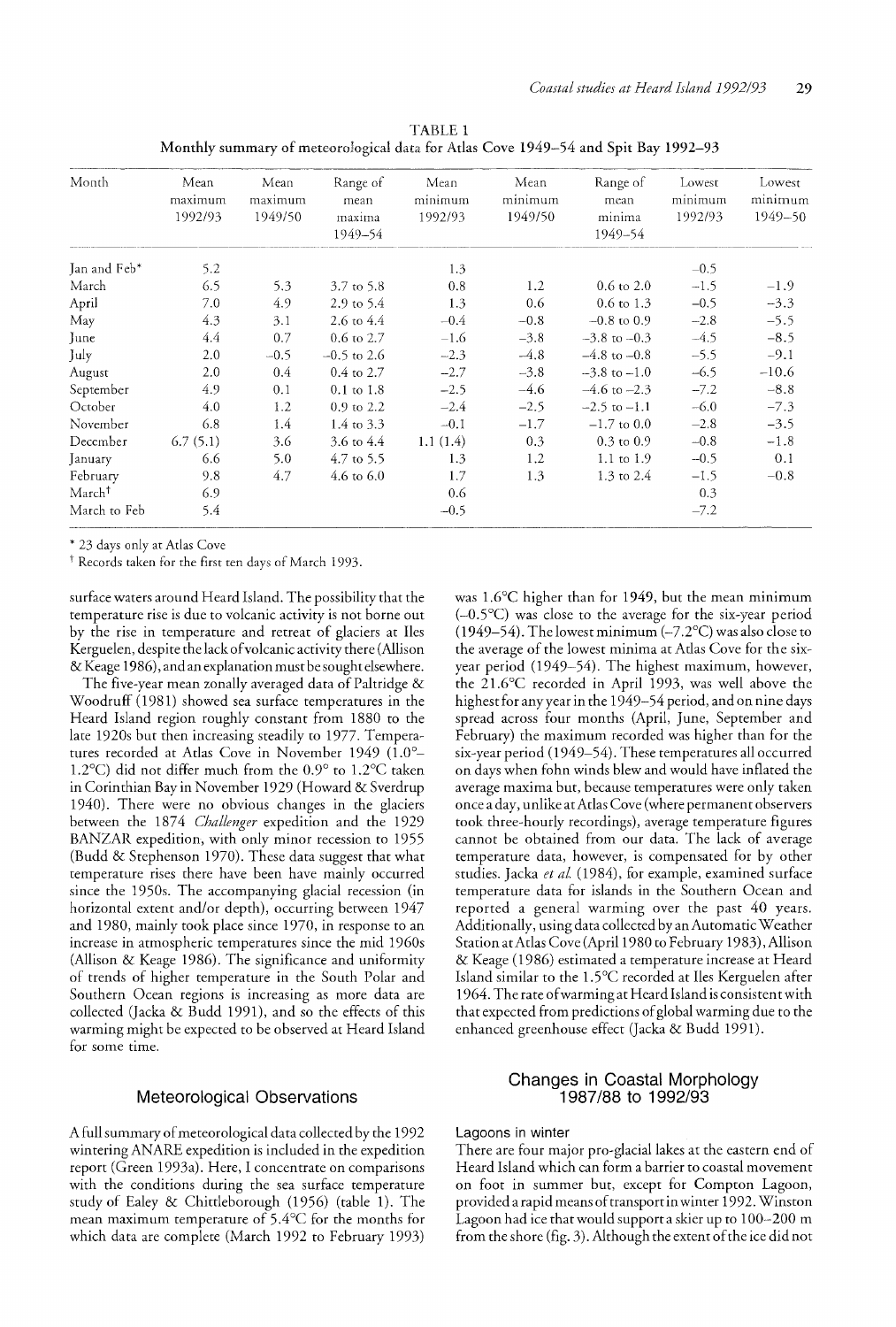

*FIG.* 3 - *Extent of ice on Winston Lagoon, 23 July 1992. Length of N arrow represents 0.5 km.* 

increase markedly from that mapped, it later expanded in the southwestern corner of the lagoon, allowing access to the small island located there. The pro-glacial lake forming behind Glacial Stream (see below) could be crossed on ice for much of the winter, but increased salinity made the ice softer and less safe for travel as winter progressed. The freshwater Stephenson Lagoon was frozen through winter 1992, except at the outlet and at the foot of the ice cliffs of Stephenson Glacier. Stephenson Lagoon had the deepest measured ice of the pro-glacial lakes. Brown Lagoon froze from the sea to the snout of Brown Glacier in 1992 with solid ice throughout, but ice thickness was not measured.

### Southeastern coast

There was continued erosion, both by water and wind, of the southeastern coast of Heard Island through 1992. There is a large input of sediment from high-erosion areas such as that from Cape Lockyer to Lambeth Bluff. Erosion on the southeastern coast was most noticeable at the westernmost moraine of Paddick Valley (as also reported by Kirkwood 1989b) and along the moraine and beach between Paddick Valley and Doppler Hill. A number of agents were responsible, including wave action, wind, erosion through snow movement or water runoff. Allison & Keage (1986) commented on the widening of beaches east of Cape Lockyer. This widening was sporadic, and at one stage, in 1992/93, it was possible to walk around Cape Lockyer on a temporaty beach. Additionally, the beach below Doppler Hill was extended outwards during the southern elephant seal *(Mirounga leonina)* breeding season of 1992/93. The southeastern coast is the major source of material for aeolian deposits on the Spit. This deposition is particularly evident during the southern elephant seal breeding season, when harems act in a similar fashion to snow fences, trapping enormous quantities of sand, so that the harem may rise up to a metre above the surrounding beach.

#### Glacial Stream

There have been anum ber of changes to both Glacial Stream and the pro-glacial lake formed behind it. The outlet has



H *G.* 4 - *Extent of pro-glacial lake feeding Glacial Stream,*  1992.

been considerably widened since 1987 (much of this widening occurred before the ANARE expedition of 1990), and the pro-glacial lake was larger in 1992/93 than in 1987/88 (fig. 4). The stream and pro-glacial lake became tidal in 1992., turning the water brackish when the outlet was deepened sufficiently to allow the high tide to return against the flow of freshwater. Intense erosion and longshore drift along the southeastern coast with deposition in the Glacial Stream outlet in 1992/93 at times re-formed the sandbar and prevented the influx of seawater.

#### Elephant Spit to Spit Bay Camp

Elephant Spit was complete from early in 1992 through to September, when it was again broached. The resulting island was separated from the Spit by shallows as late as February 1993 when a crossing could be maddû Observations from Long Ridge in 1992 suggested that the spit had curved to the north since 1990.

The coast from Elephant Spit to Spit Bay Camp is subject to intense erosion, although the extent can only be determined at a few places. Kirkwood (1989a) reported the North Spit tryworks to be about 30 m inland in 1987/88. Green (1990) reported "extensive beach erosion" at the tryworks, and photographs taken at that time show the tryworks to be about 10m inland of a 3 m high sea-cut cliff. During 1992, parts of the cliff fell away, and the tryworks was only 3 m from the sea-cut cliff by the time the expedition departed in March 1993. Little erosion occurred at Oil Barrel Point between 1987/88 and 1992/93, but the sea made inroads immediately west of the barrels. The coast from there to at least the creek outflow near Spit Camp was severely eroded by 1992/93. This was evidenced by the cutting back of the soft, pale sediment cliff to the west of Oil Barrel Point, the exposure of further sealers' artefacts and the continued undercutting of the refuge hut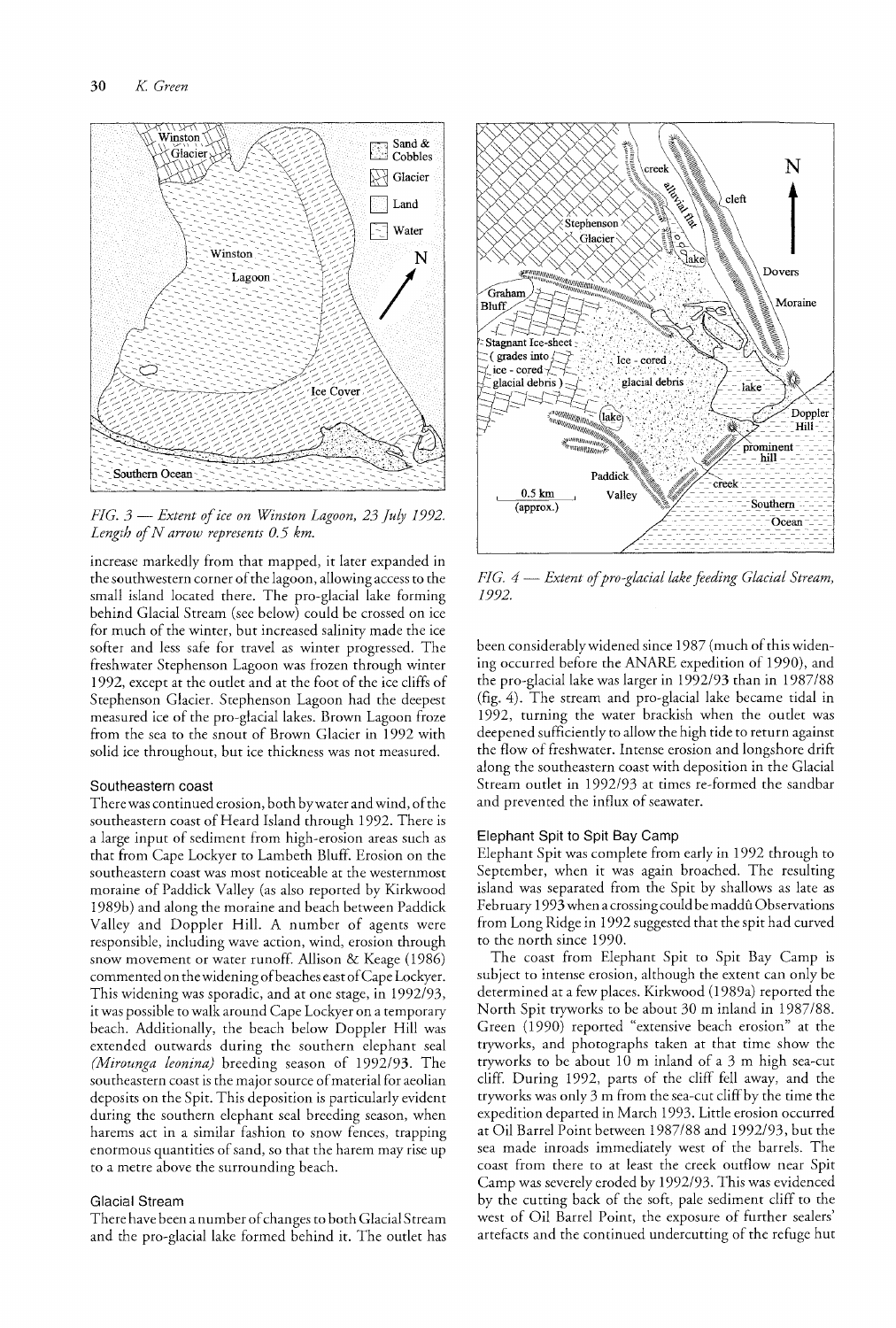at Spit Camp. It was recognised in 1986 that coastal erosion threatened this hut (Kirkwood 1989b); it disappeared after the departure of the 1992 wintering expedition (S. Reeve, pers. comm.).

Photographs taken during the erecrion of the refuge hut at Spit Bay show the seaward extent of the Stephenson Glacier, which provided a breakwater protecting the shore from the strong southeasterly water movement along the coast. The strength of this longshore drift was demonstrated in 1992 by the movement of a concrete block (consisting of a bag of concrete that became soaked accidentally) 60 m to the east of the refuge hut. The retreat of this glacier and Brown Glacier is probably the main cause of the accelerated erosion on this coast, while the reduction in sediment input due to the retreat of glaciers is of secondary importance.

# Stephenson Lagoon

Stephenson Lagoon was fresh water with a short, winding stream to the sea on arrival of the 1992 ANARE expedition. Winter storms deepened and straightened the outlet and removed one of the three remaining ridges of moraine debris (remnants of the terminal moraine that made up the spit between lagoon and sea). Breaches in Stephenson Spit sufficient to make crossing difficult were predicted by Kirkwood (l989b) and, by the end of the summer of 1992/93, crossings were prevented by waves breaking into the outlet. Surface-water samples collected from Stephenson Lagoon and from the sea off Spit Bay in March 1993 had salinity values of 17.9 parts per thousand (ppt) and 26.7 ppt respectively. This indicates a considerable mixing of seawater with the lagoon, especially when considering the amount of runoff from the glacier, due to the thaw. The tidal nature of Stephenson Lagoon has had some interesting effects and will lead to further changes.

(1) Marine organisms were common in Compton Lagoon and should become more common in Stephenson Lagoon, should the tidal ingress continue. Amphipods were observed in Stephenson Lagoon after the spit was broached in 1993. (2) The lagoon may not freeze in future, adding to the difficulties of winter foot transport.

(3) Green (1993b) suggested that the tidal nature of Stephenson Lagoon might lead to the more rapid retreat of Stephenson Glacier. This retreat has, in fact occurred, with oblique photographs taken in 1997 (K. Kiernan, pers. comm.) showing a su bstantial retreat of this glacier, possibly "due to melting by seawater and mechanical fracture following undercutting by tidal ... action" (Allison & Keage 1986). The land on the eastern side of Stephenson Glacier is very low lying (and may in fact be below sealevel beneath the ice). Unless sufficient material is deposited, a channel could be created between Stephenson Lagoon and Glacial Stream. Already by 1992 there was an extensive pro-glacial lake to the immediate east of Stephenson Glacier between these two water bodies.

#### The northeastern beaches

The balance on this coast between deposition and erosion has been complex following the retreat of the Compton Glacier, with accumulation in places (such as the spit across Brown Lagoon) and erosion in others (Kirkwood 1989b). There are few fixed points at which erosion rates can be determined along this coast. There appeared to be little erosion on Fairchild Beach, but Skua Beach had changed markedly between 1987/88 and 1992/93. Kirkwood (1989b) had already documented the destruction of sealers' relics,

and this continued in 1992. The sea frontage at the tryworks was gradually eaten away in a number of storms in 1992, so that the trypots, inland in 1987, were slowly undermined, with the outermost falling on the beach in December 1992 and disappearing in early 1993. The spit across Brown Lagoon was not broken in 1992/93 and appeared to be one of the more stable sections.

#### Compton Lagoon

The satellite image map with coverage of Compton Glacier for 9 September 1988 shows clearly the retreat of the glacier. This was a large ice front on the December 1985 edition of the Natmap *HEARD ISLAND* 1:50 000 map (based on the 1948 ANARE survey with additional information to  $1963$ ) and the changes to  $1987/88$  were mapped by Kirkwood (1989b). in 1980 the spit bad a single breach, which had widened by 1987/88 with the addition of two further breaches (Kirkwood 1989b). The 1992/93 ice front is shown in figure 5.

# **CONCLUSION**

The status of the Heard Island coastline was documented in detail up to the summer of *1987/88* by Kirkwood (1989a). Kirkwood's account concluded with speculation, as to further modifications to the Heard Island coastline. These included: (1) Compton Spit disappearing and the lagoon becoming more bay-like;

(2) a reduction in width of Fairchild Beach;

(3) the opening of a breach in Brown Spit;

(4) a reduction in width of Skua Beach;

(5) the opening of a breach in Stephenson Spit resulting in it becoming tidal (as an additional speculation, connection of Stephenson Lagoon with the pro-glacial lake feeding Glacial Stream); and

(6) the loss of Oil-Barrel Poim, North Spit Tryworks and the refuge hut at Spit Bay.



*FIG.* 5 — Retreat of the Compton Glacier, showing the extent *in 1980,* 1988 *and 1993.*